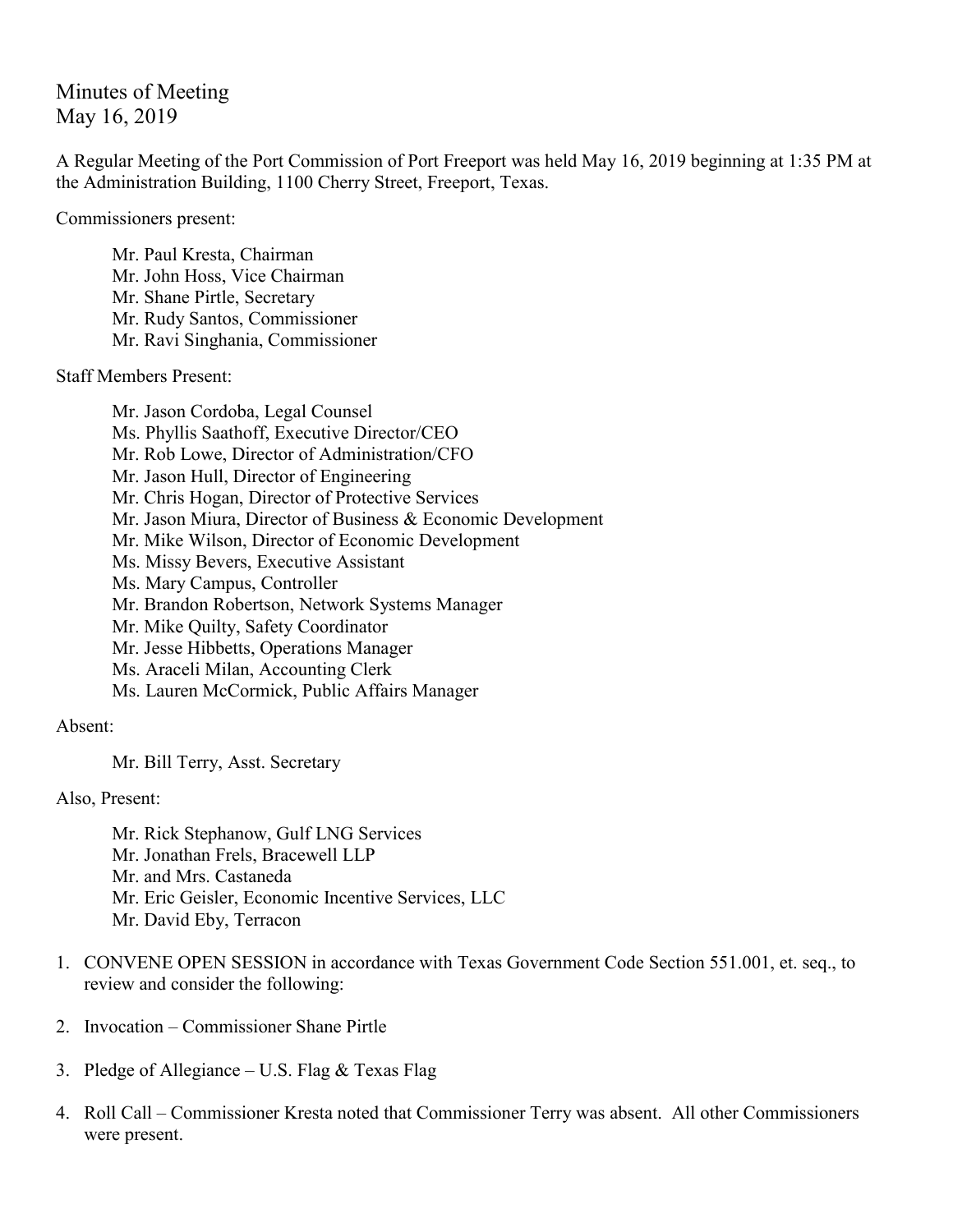- 5. Safety Briefing Mike Quilty, Safety Coordinator
- 6. Approval of minutes from the Regular Meeting held April 25, 2019.

A motion was made by Commissioner Hoss to approve the minutes as presented. The motion was seconded by Commissioner Santos with all Commissioners present voting in favor of the motion.

7. Receive report from Executive Director/CEO and/or Port staff on activities and matters related to administrative affairs. Port tenant updates, USCOE, rail issues, AAPA Committees, leases, contracts, upcoming Port and civic events and other related administrative affairs.

Ms. Saathoff reported on meetings staff attended in Washington, DC which included Asst. Secretary of Army, Office of Management & Budget, Office of Intergovernmental Affairs as well as the congressional delegation. Representatives from industry (Dow and BASF) also attended meetings. Ms. Saathoff announced that Mr. Durel's son graduated earlier in day receiving his doctorate as a nurse anesthetist. Commissioner Santos' daughter and Mike Wilson's son also recently graduated from Texas A&M. Ms. Saathoff also recognized Lauren McCormick on her graduation from Angleton Leadership Class and Connie Weigel's graduation from the Brazosport Leadership Class. Freeport LNG announced they have received their permit for Train 4. The state legislative session is winding down, and staff is still monitoring bills that are still moving through the process. On the federal level, Representative DeFazio, Chair of the House T&I Committee, has introduced a bill for full use of the Harbor Maintenance Trust Fund. Staff recommends sending a letter of support. Ms. Saathoff congratulated Darlene Winkler and the Public Affairs team, members of the Port organization and volunteers on success of the 19<sup>th</sup> Annual Take-A-Child Fishing Tournament held May 4. Ms. Campus introduced Araceli Milan who recently joined the Finance Department.

8. Receive report from Commissioners on matters related to meetings and conferences attended, Port presentations and other related Port Commission matters.

Commissioner Santos reported attending the Take-A-Child Fishing Tournament and thanked staff for their efforts in making the event a success. He also reported attending the Brazoria County Historical Museum Gala, and congratulated Ms. Saathoff on receiving the Stephen F. Austin Leadership Award at the Gala.

Commissioner Pirtle reported attending the Exporter Christening and Take-A-Child Fishing Tournament.

Commissioner Hoss also attended the Exporter Christening.

In addition to attending the Exporter Christening, Commissioner Singhania reporting traveling with Ms. Saathoff, Mr. Hull and Commissioner Kresta to Washington, DC for agency meetings regarding the FHCIP. Commissioner Singhania also congratulated Commissioner Santos on his daughter's college graduation from Texas A&M.

- 9. Public Comment There were no public comments.
- 10. Acceptance Port Freeport Economic Impact Study final report submitted by Texas A&M Transportation Institute.

Mr. Wilson stated the new economic numbers are exceptional and shared some of those numbers. The study revealed 150,000+ jobs the Port supports statewide with the economic impact doubling from \$46.2 billion to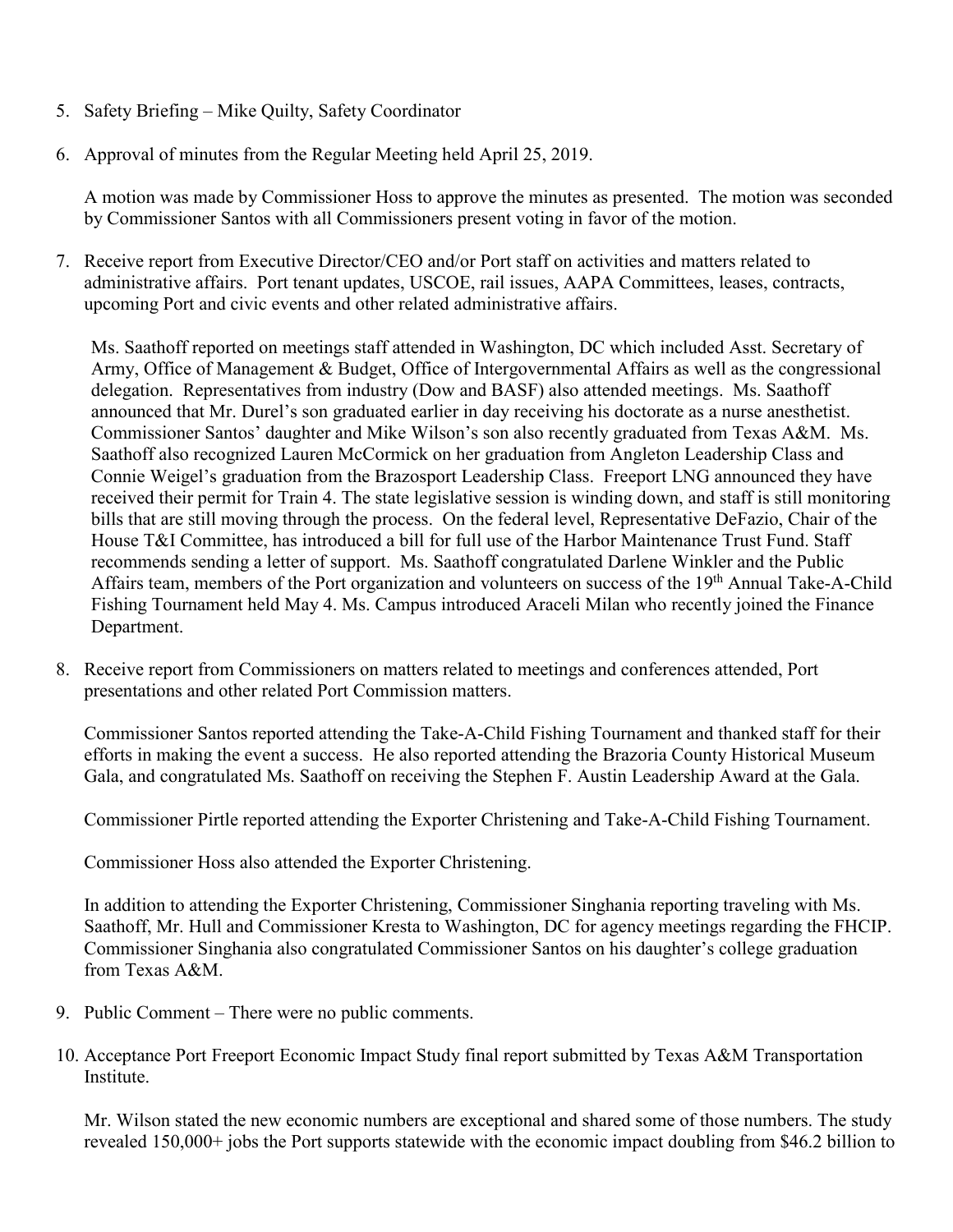\$98.8 billion in less than three years. \$5.2 billion was added in tax impact for state government entities and an additional \$3.2 billion in federal tax revenues. Nationally, \$149 billion contributed to the national economic output, \$4.5 in tax state and local revenues and \$5.4 billion federal tax revenues. In addition to these numbers, Mr. Wilson stated the Port's exports grew by 58% from the previous year exceeding \$1.48 billion. Staff recommends acceptance of this report.

A motion was made by Commissioner Santos to accept the final report. The motion was seconded by Commissioner Hoss with all Commissioners present voting in favor of the motion.

11. Adoption of a Resolution approving the application for tax abatement between Port Freeport, Phillips 66 Company and Praxair, Inc. for property located in Praxair, Inc. Reinvestment Zone No. 2, approving Tax Abatement Agreement on the same terms and conditions as granted to Phillips 66 Company and Praxair, Inc. by Brazoria County ad authorizing Chairman and Secretary to execute said agreement.

At this time, Commissioner Kresta turned the meeting over to Commissioner Hoss and abstained from further discussion regarding this item.

Ms. Campus stated Praxair is requesting an abatement for the construction of a new hydrogen production facility in Sweeny. The complex will consist of a new world scale steamed methane reformer and hydrogen compression station. Ms. Campus noted that Phillips 66 is the landowner and is leasing the property to Praxair. The capital investment is estimated to be \$232 million and will have an estimated taxable value of \$181 million after the abatement period. Construction is slated to begin in the  $3<sup>rd</sup>$  quarter of 2019 with completion in the  $1<sup>st</sup>$  quarter of 2021. This is a

7-year abatement. The abatement has been reviewed by the Finance Committee and approved by Brazoria County.

A motion was made by Commissioner Singhania to approve the abatement. The motion was seconded by Commissioner Santos with all Commissioners present voting in favor of the motion, and Commissioner Kresta abstaining.

12. Adoption of a Resolution Authorizing the Issuance of Port Freeport Port Improvement Bonds, Series 2019 (Non-AMT); Levying a Tax and Providing for the Security and Payment Thereof; Providing for the Award of the Sale Thereof in Accordance with Specified Parameters; and Enacting Other Provisions Relating Thereof.

Mr. Lowe stated this resolution authorizes an issuance of \$35 million in general obligation bonds which is in line with the \$130 million bond package approved by voters in May 2018. This is the first issuance from that approval. No change in the Port's total tax rate will be required.

A motion was made by Commissioner Pirtle to approve the resolution. The motion was seconded by Commissioner Singhania with all Commissioners present voting in favor of the motion.

13. Adoption of a Resolution approving the acceptance of the Port's portion of proceeds received from high bidders on delinquent tax property held in trust by Brazoria County, Texas and authorizing the Chairman to join in conveyance to high bidders.

A motion was made by Commissioner Pirtle to approve the resolution. The motion was seconded by Commissioner Singhania with all Commissioners present voting in favor of the motion.